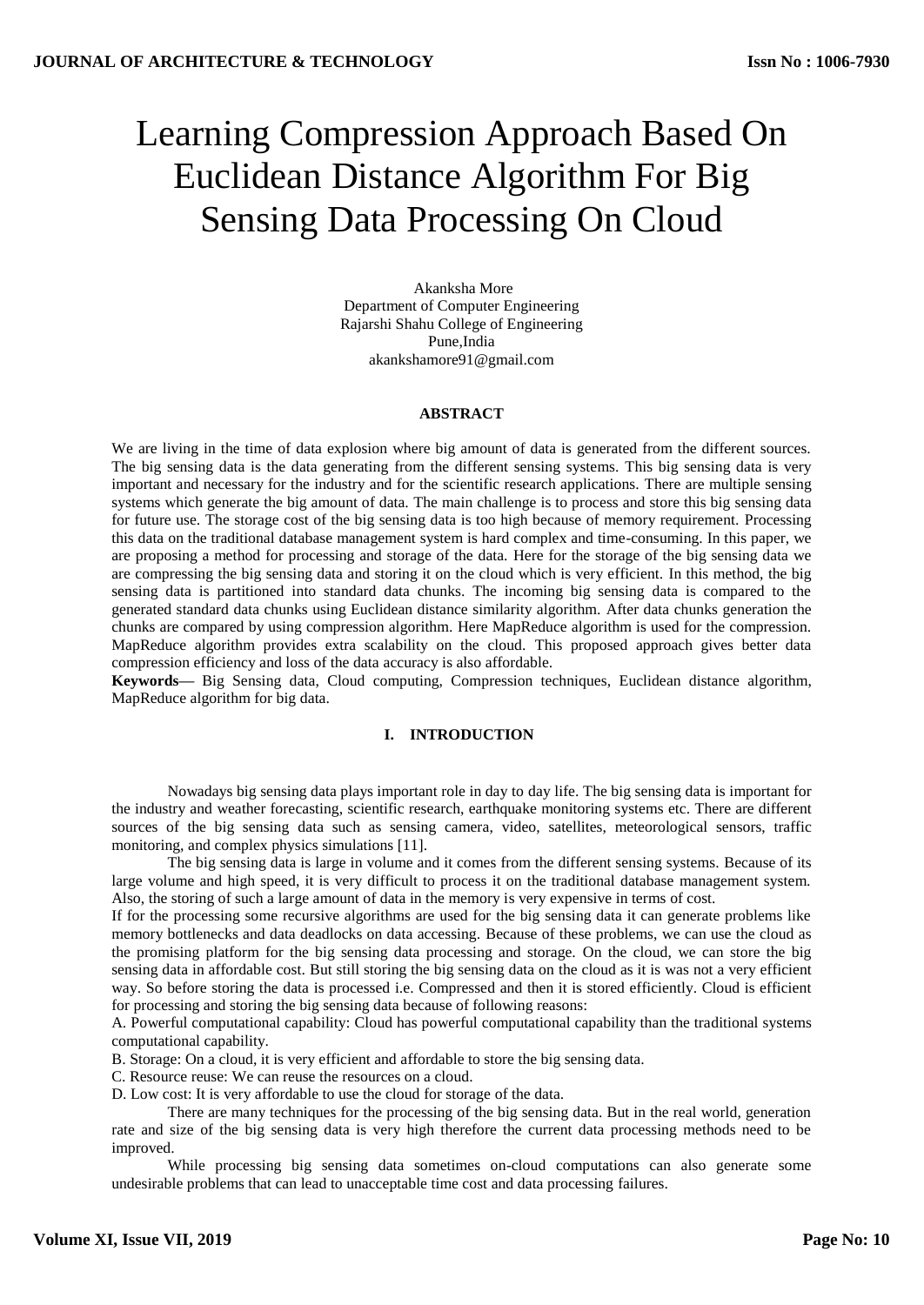To further increase data reduction and to decrease processing time cost we introduced a compression technique. In this method firstly the standard data chunks are generated. After the standard data chunks generation, the incoming big sensing data is compared to the data in standard data chunks. If the data is similar to the chunk data then it is not stored otherwise it is stored in the new chunk, for future data, it can be used as a reference data chunk. After the chunk generation, the chunks are compressed by using a compression algorithm. Here MapReduce algorithm is used for the extra stability on the cloud. The advantage of this compression technique is that while decompression we get entire chunk. So it is more convenient than the decompression of data unit approach.

# **II. REVIEW OF LITERATURE**

In past decade, there are different systems and platforms are generated for processing and storing the big sensing data. Recently R. Buyya and C.S.Yeo [1] studies cloud computing and the different emerging platforms. It shows cloud as a market oriented resource allocation on cloud by the use of technologies like virtual machines. The study also shows market based resource management strategies which cover the service management and the service level agreement.

On cloud, there are different algorithms which increase the scalability of the cloud. B. Moseley and S. Suri [2], studies the MapReduce algorithm for the big data analysis. This describes the new technique in MapReduce framework called filtering. This technique is used for reducing the size of the input in the distributed fashion. In this process the input problems instance can be solved on the single machine. This also shows MapReduce can work for big data processing very effectively. Similarly C. Ji and Y. Li [3] study the big data processing on the cloud computing environment. They show different big data processing techniques based on the application approach. This shows MapReduce can be used for the parallel processing. Also shows the MapReduce parallel processing framework.

In this paper Euclidean distance similarity algorithm is used for the similarity calculation. W.Wang and D. Lu [4], shows the anomaly detection technique and the compression the data. They also show two fundamental technologies as distributed data store and complex event processing and the work flow description for distributed data processing.

Another similarity algorithm which can be used for the similarity is the Jaccard similarity algorithm. B. K. Samanthula and W. Jiang [5], used the Jaccard similarity for the multiset interaction. Jaccard coefficient is used as an information similarity measure. In addition of the similarity measure Jaccard has the advantage which protects the privacy of the data. They proposed the SJCM (Secure Computation of the Jaccard Coefficient for Multisets) using the existing dot product method. Processing big graph data on cloud is also a challenge. C. Yang and X. Zhang [6], shows a new technique for the processing and compressing the big graph data. In this technique big graph data is partitioned into the clusters. This experiment shows the spatiotemporal compression.

Cloud can provide the resources for storage and that storage is scalable and can be reusable. L. Wang and J. Zhan [7], studies how the storage of the scientific data. In this study different models are discussed like ESP (Enhanced Scientific Public cloud), HTC (High Throughout Computing) and MTC (Many Task Computing) etc. In all models cloud is used as the storage platform.

Although cloud is a good platform for storage there are many disadvantages for using cloud as a storage platform. S. Sakr and A. Liu [8], studies the different data management techniques. This study also gives the methods and approaches of deploying intensive data applications and also highlights some characteristics of the best candidate classes.

MapReduce algorithm is used for the scalability and for the parallel processing. Partitioning and parallel processing of the big data are main obstacles in the processing of the data. B. Li and E. Mazur [9], studies the cloud platform for the scalable one pass analytic using MapReduce algorithm on the Hadoop platform.

On cloud data processing is a complex process. Yahoo developed a method called Nova for the on cloud data processing. C. Olston and X. Wang [10], studies the Nova method. In this method the stream of incoming data is passed through the pig programs which are executing on the Hadoop structures.

While working on the cloud the privacy of the data is also considered W. Dou and X. Zhang [11], demonstrate the privacy aware cross-cloud service. They describes new method called Hiresome-II (History record based Service Optimization Method).In this technique the new services are selected on the basis of history record of that service. This Hiresome-II method based on the privacy of the cloud is protected.

In cloud computing the speed of the data processing and accuracy of data is important. N. Laptev and K. Zeng[12], studies the accuracy and the speed of the data processing on the cloud. For that they proposed EARL framework(Early Accurate Result Library).This method estimates error in the data processing.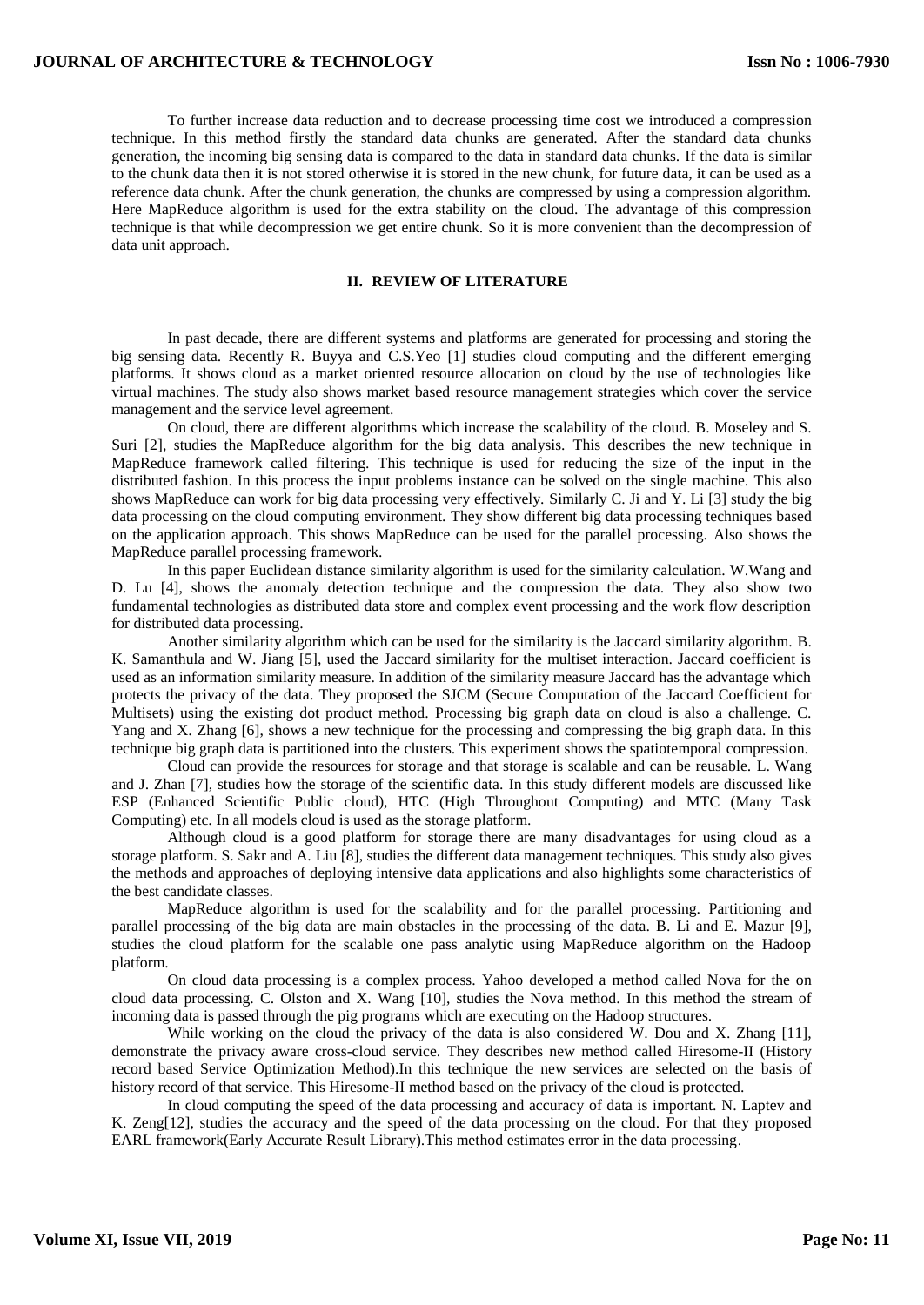# **JOURNAL OF ARCHITECTURE & TECHNOLOGY**

L. Wang, Y. Zhang [13], studies the new method known as IMED[Image Euclidean Distance] which specializes into the spatial relationships of pixels. The used method IMED is applied to the image recognition. The Euclidean distance algorithm can be used very efficiently for the image recognition.

A. Strehl, J. Ghosh [14], studies different similarity algorithms are compared with each other. They study the clustering of the different web documents that can be used for semi-automated search. They also compare Euclidean distance similarity algorithm with Cosine similarity, Pearson correlation and extended Jaccard similarity algorithm.

S. Guha, R. Rastogi [15], ROCK [Robust hierarchical Clustering] method is used for the clustering of the data in data mining. This method uses the different approach for clustering than the traditional methods. It considers the links between the documents while the traditional approach mostly concentrated on the distance between the documents.

## **III. SYSTEM OVERVIEW**

### **A. System description**

The system works similar to the high frequent element compression but high frequent element compression only identifies the small data units.

In this paper for the partitioning of the data, 'data chunk' approach is used. The advantage of this method is that while decompression we will get the whole data chunk which is an efficient, time-saving and simple process.

In the previous approach after decompression, only the small data unit is obtained therefore that process is complex as compared to the data chunk compression method. Also, this compression identifies the complex data patterns while compression.

## **B. System Analysis**

Initially, in this system the attributes of the big sensing data are studied. According to the attributes of the data, the complex patterns are decided.

These patterns and variations are first studied and defined. After standard reference chunks are generated. Suppose big sensing data stream  $P$  which contains the element as  $x_i$ .

Let,

 $P=(x_1, x_2, x_3, \ldots, x_n)$ 

Where n=number of data units in P.

Here firstly the similarity between the data units is checked. Suppose we have to check the similarity between two data units  $x_1$  and  $x_2$  then function  $sim(x_1,x_2)$  is used.



**Fig. 1. SYSTEM ARCHITECTURE**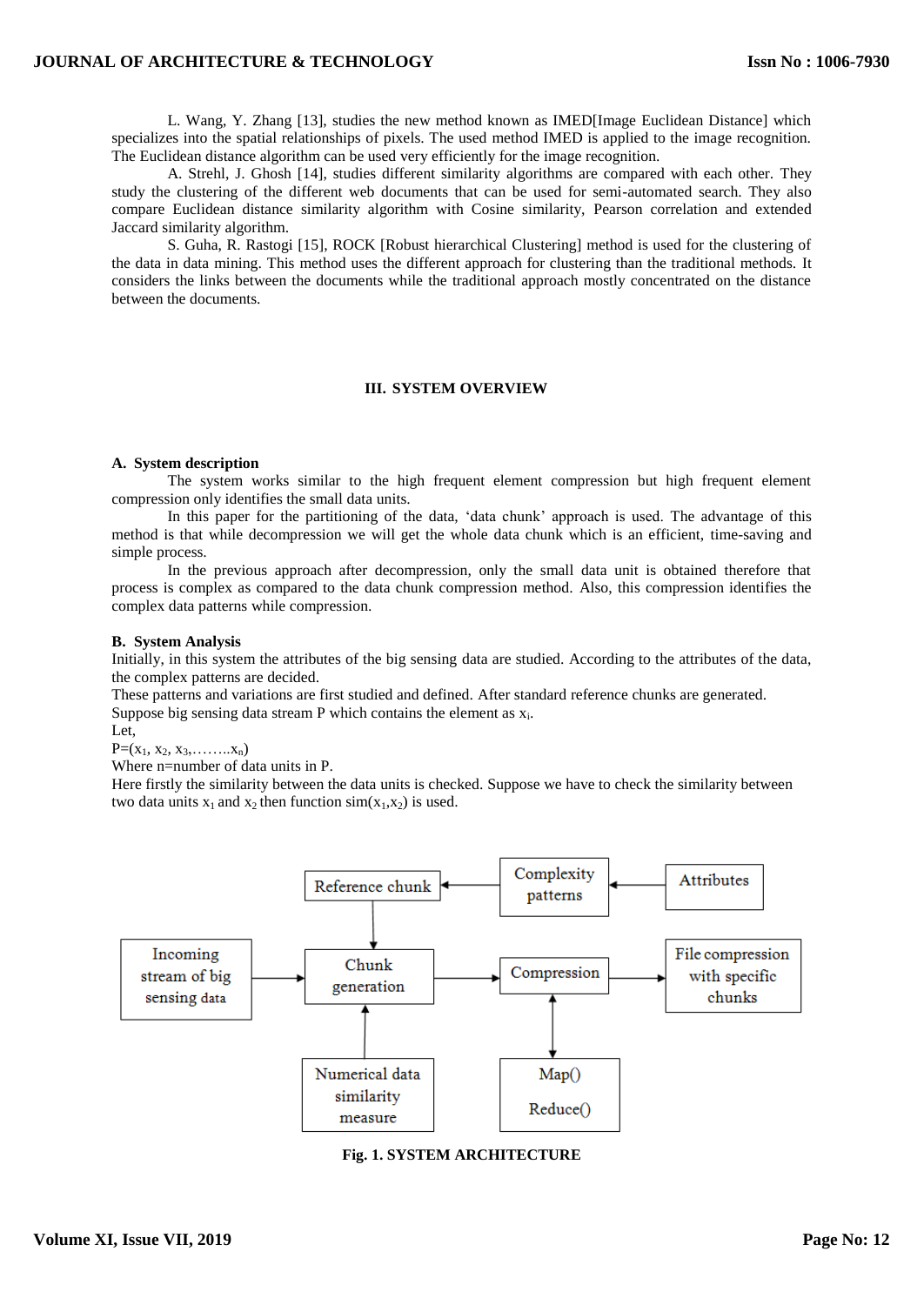For this similarity, the threshold value T is decided. If the similarity score is more than the threshold value then the data unit is taken as another standard reference chunk and if the similarity score is less than the threshold value then that data unit is decomposed in that set. So we can write

If  $\sin(x_1, x_2) > T$ , then  $x_1$  and  $x_2$  will be stored as different chunks and can be used as the reference chunks for the future incoming data.

If  $\sin(x_1, x_2) \leq T$ , then only one data unit is stored. It can be as either  $x_1$  or  $x_2$ . Here for calculating the similarity between data units the Euclidean distance algorithm is used.

After the standard reference data chunk generation, the incoming stream of the big data is compared with the standard data chunks which are created initially. After the comparison, chunks of the data are compressed by using the compression algorithm. The compression algorithm is embedded in the MapReduce algorithm for the extra scalability on the cloud. MapReduce algorithm is more strict therefore it cannot be used directly. So some functionalities of MapReduce are slightly changed. MapReduce has many advantages for using it for the big data and cloud. It provides data parallelism and data scalability.



Fig. 2. Model of MapReduce algorithm

In this method, the compression algorithm is fixed into Mapper and Reducer side. The working programming model is shown in the given diagram above. Firstly the output of Mapper side is given to the Reducer as input. Therefore the compression algorithm is fixed in both Mapper side as well as Reducer side. In this way, the whole data chunk is compressed. This method can be classified into the following Modules.

#### **Input file:**

This is the first module of the system. Here the input is the stream of the big sensing data. After the input stream is given the input data is partitioned into chunks.

### **Chunk Generation:**

In Introduction, we have represented an idea about chunk generation. For chunk generation, the streaming dataset is taken. Let the data units of the dataset are compared with each other by using the Euclidean distance algorithm. This compression method is same like compression of a high frequent element but the main difference is that the proposed method generates chunks after decompression and the high frequent element compression method generates simple data units after decompression. Another advantage of the proposed system is that the data chunk based compression identifies complex patterns while compressing the data which is beneficial for the processing of big sensing data.

#### **Compression:**

For the implementation of the proposed system we have to go through two important stages that are:

- 1. Generation of the data chunks.
- 2. Compression of the generated chunks.

In this module, we have used Map() and Reduce() method for compressing the data chunk.

### **C. Purpose**

There are four purposes for this experiment

- 1. To increase the accuracy of the data.
- 2. To show the significant saving of storage space.
- 3. To show that only a small amount of data is lost during the compression process.
- 4. Saving of time and space requirement of data storage.

# **D. Mathematical Model**

Input file set,  $P=(x_1,x_2, x_3, \ldots, x_m) \ldots (1)$ m-number of data units streaming Creation of standard chunk by the stream of big sensing data  $ch=(ch_1, ch_2, ch_3, \ldots, ch_n), \ldots, (2)$ ch-standard reference data chunk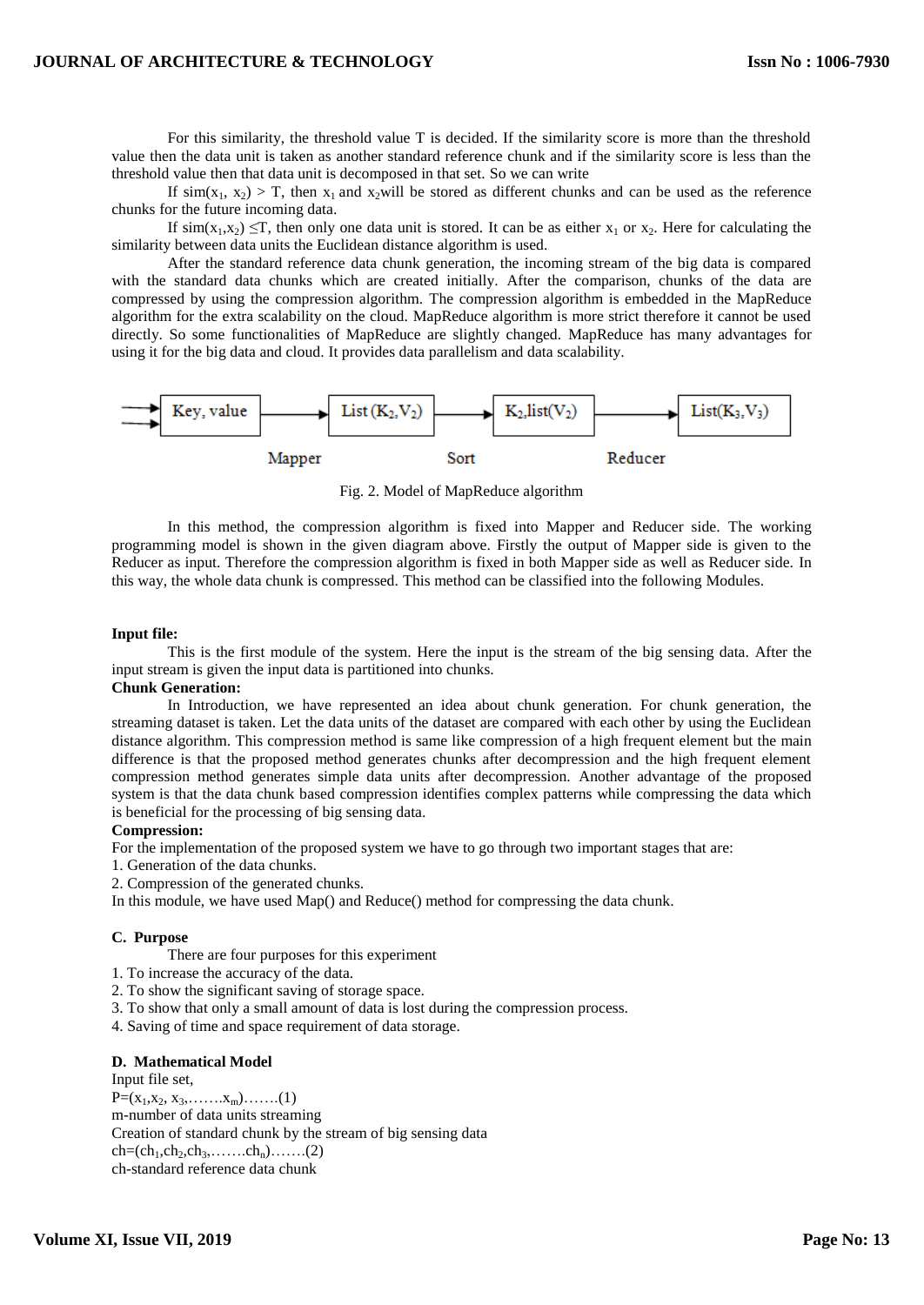n-number of data reference data chunks created.

Similarly of the streaming data with the generated reference chunk is checked by the Euclidean distance algorithm. If no similarity found then the data unit is stored as it is. Otherwise, the data unit is eliminated. After the similarity checking compression is carried out recursively.

Compression  $\{ch_1, ch_2\}$ 

In compression, the MapReduce algorithm is used. In this process, the compression algorithm is embedded in the Mapper side as well as the reducer side.

## **E. Algorithms used**

## **1) Standard data chunk generation algorithm**

**Input**: The Stream of big sensing dataset P, maximum time threshold: r **Output**: Data chunk set P' the subset of P **Process:**

- In the initialization process starts with P' and its first element.
- Similarity mode is selected according to the application e.g. numerical data or text data.
- The  $y_1$  is selected as a first element in the standard data chunk P'
- After adding  $y_1$  the length of P' is set as 1.

## **2) Euclidean distance algorithm for finding similarity**

**Input:** Generated reference data chunks, Stream of big sensing data. **Output:** Classified data chunks **Process:** The fix Threshold value T is taken. Function Euclidean distance distance=0 for dimension=1 to n distance = distance +  $(x_1[1] - x_2[2])^2$ next return sqrt(distance) end Function

Step 1: The distance between the two data units is calculated by this function.

Step 2: If the distance is greater than the threshold value T then the data units are not similar.

Step 3: If the data units are not similar then the data unit is stored as it is.

Step 4: If the distance between two data units is less than or equal to threshold value then the data unit is added in the chunk.

### **3) MapReduce algorithm for compressing the data chunks**

The MapReduce algorithm is divided into two parts as Map() and Reduce()

### **1) Compression algorithm :Map():**

- A. Firstly the Map() takes P and P' as input.
- B. The numerical data type is selected.

C. The total number of elements of the P' is measured and stored in L.

D. A Recursive similarity comparison function is called to check if there is an element in P which can be compressed and stored in P'

E. The elements which can be compressed are taken in the Map() function.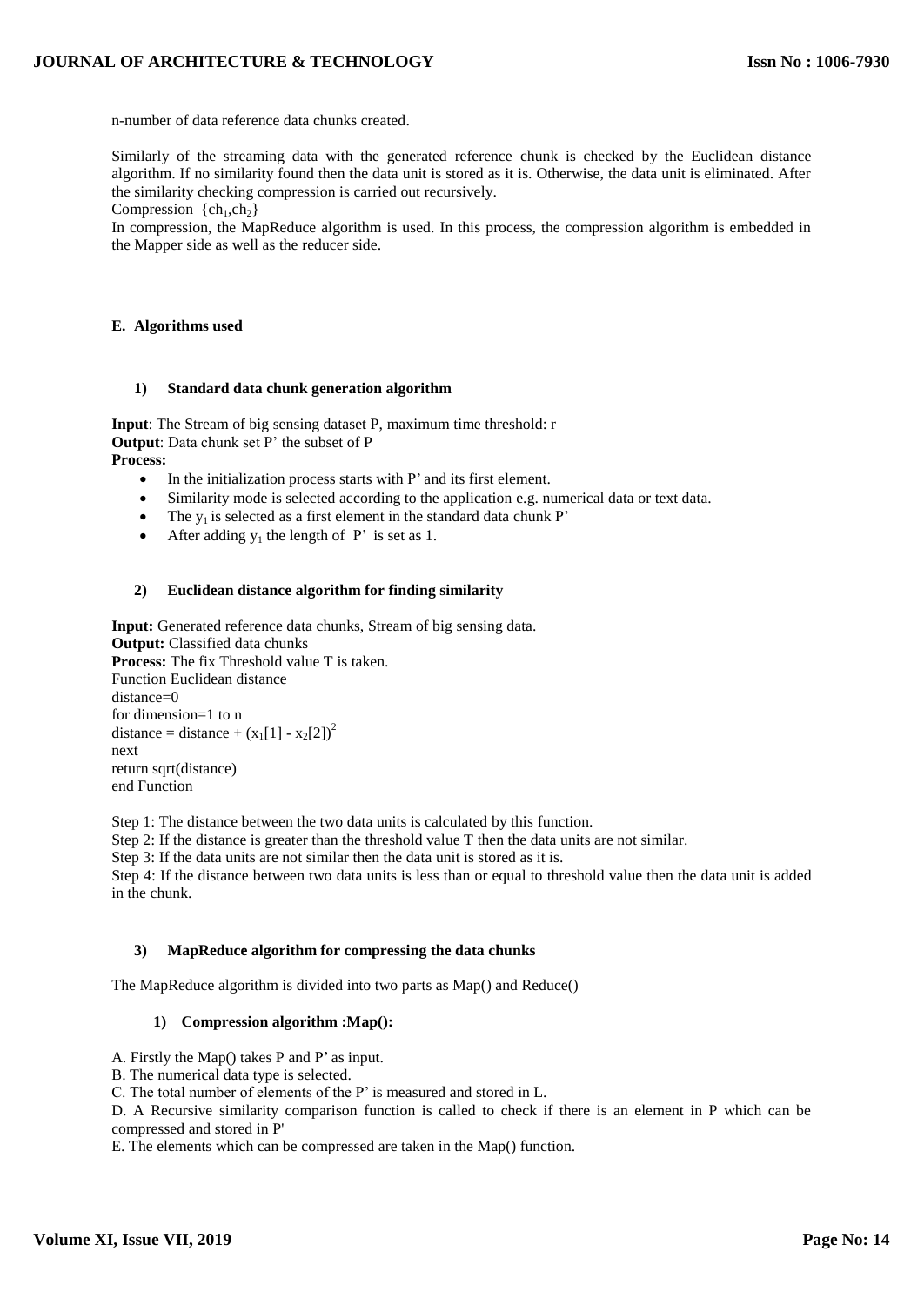### **2) Compression algorithm :Reduce():**

- A. The Reduce() in the MapReduce algorithm extends tablereducer <>.
- B. Reduce() function takes P as input
- C. The compression mode is selected
- D. The element P is compressed by using compress() function.
- E. After the compression, the storage is updated.
- F. An Index is stored for future decompression process.

# **IV. RESULTS AND DISCUSSION**

In this paper, the accuracy of the Euclidean distance similarity algorithm and Cosine similarity algorithm is considered and compared for the big sensing data. These algorithms are applied to the big sensing data and accuracy and time factor considered for both algorithms. By these two factors, both algorithms are compared.

#### **A. Performance Measure**

The performance measures used are the space, time efficiency and accuracy of the system as compared to the existing system. The Cosine similarity algorithm is compared with the Euclidean distance algorithm in terms of accuracy, space and time efficiency.

# **B. Comparison of Cosine similarity and Euclidean distance similarity algorithm**

In this paper, we are using a meteorological dataset which is the numerical data. Cosine similarity algorithm is used where we want to measure the length distance as well as angle distance. Euclidean distance is more reliable for numerical data.

#### **C. Dataset**

The meteorological data is used as a dataset. This is the big sensing data and it is in numerical format.

Here two similarity algorithms are compared to each other in terms of the accuracy of the data during the compression process. In this paper, we used the Euclidean distance algorithm for the similarity calculation between two data units. In this paper, we are using a compression algorithm which is embedded in the MapReduce algorithm. Here we are using Euclidean distance algorithm instead of Cosine similarity algorithm for similarity checking and comparing their results. By using this method the loss of data during the compression will reduce and it can be affordable as well as the decompression process will become easy because of chunk wise decompression. By this method, space and time are saved.

# **V. CONCLUSION**

It is shown that the proposed compression based data chunk similarity improve the data compression the performance is also improved with less data accuracy loss. In comparison with the previous method, the compression ratio saves the space and time cost.

### **VI. FUTURE SCOPE**

In future compression algorithm can be used which is based on the Spark for improvement in data processing. Spark has many advantages over the MapReduce algorithm. The Spark technology has a less expensive approach and can give better data processing results.